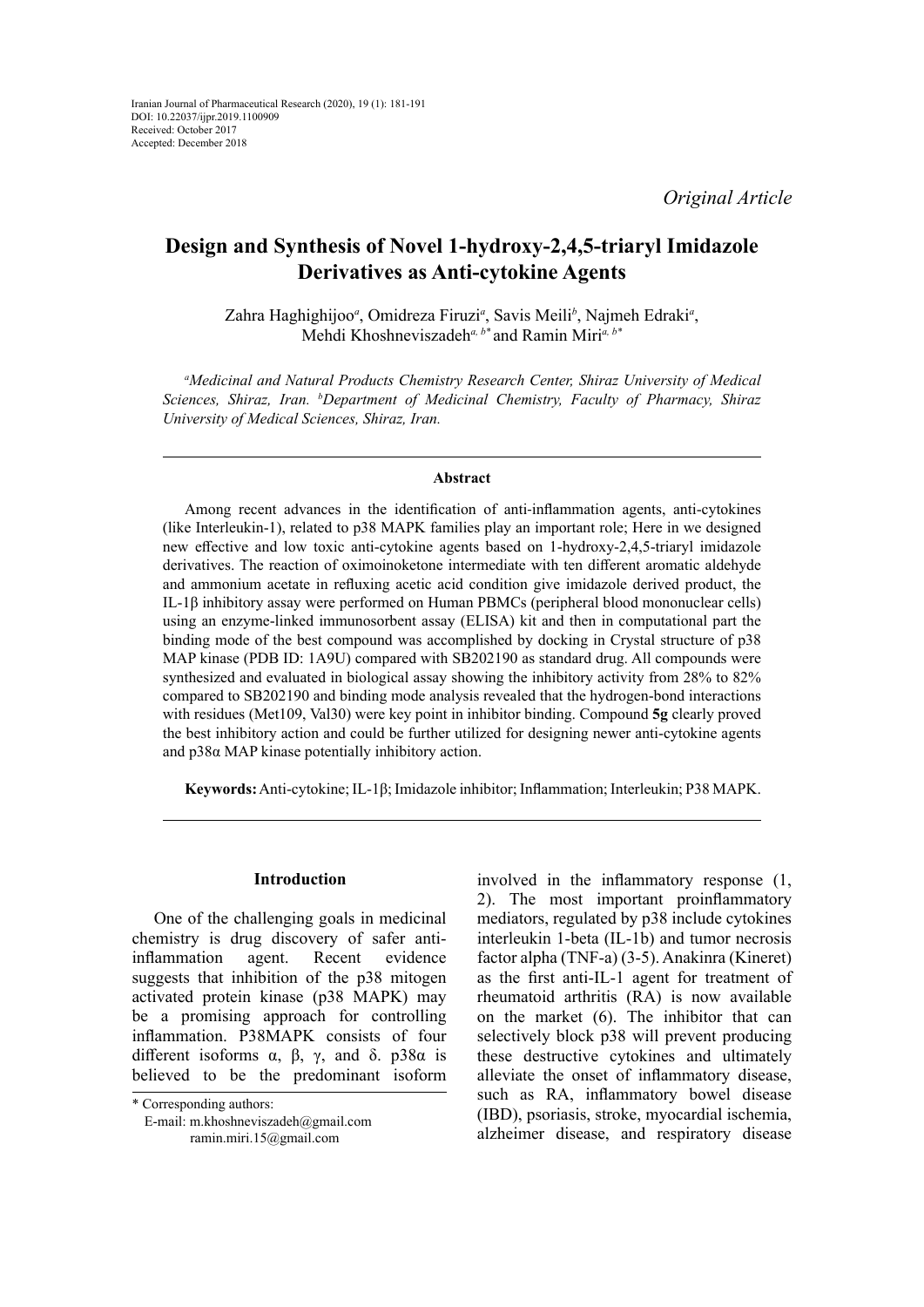

**Figure 1.** Structure of p38α inhibitor (SB-202190 and SB-203580). **Figure 1.** Structure of p38α inhibitor (SB-202190 and SB-203580).



Figure 2. Rationale for the design of 1-hydroxy-2,4,5-triaryl imidazole (5a-5j) as anti-cytokine agents.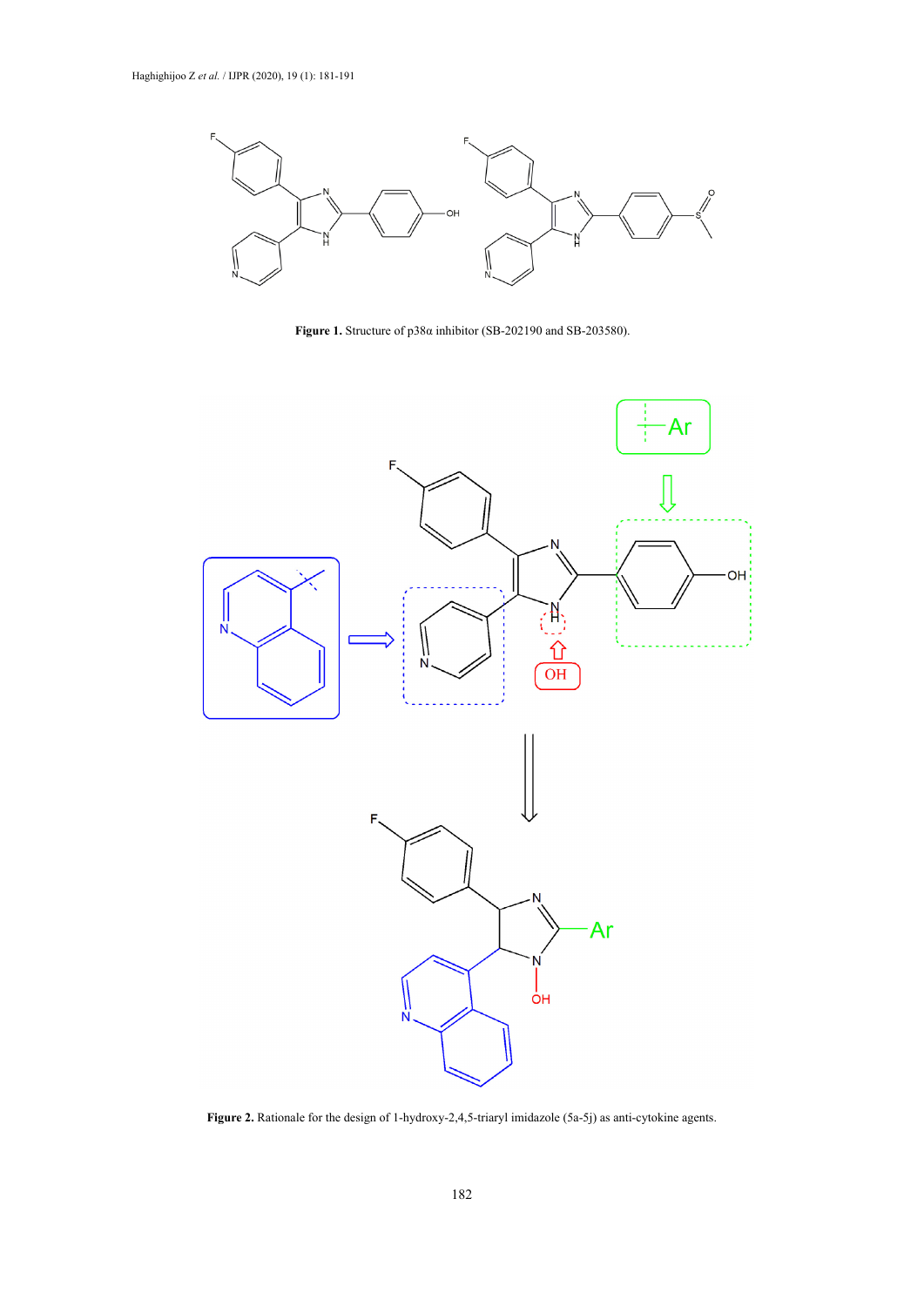(7, 8). The researches for finding the small molecule inhibitors are continued. Moreover, Several novel structures of imidazole analogues such as phenoxypyrimidine (9), pyridinylimidazoles (10, 11), pyrazolo (12), and pyridines (1) have shown clinical importance through exhibition of p38 inhibitor activity (13), among them some members of the pyridinyl-imidazole class have advanced into clinical trials as probable therapies for the treatment of RA. Recently, SB-202190 was revealed as a potent inhibitor of IL-1 and TNF production in human monocytes that subsequent identification of p38 as its target and also a typical p38α inhibitor like SB-203580 inhibits the enzyme with 48 nM as  $IC_{50}$  (Figure 1). The imidazole derivatives are known as competitive inhibitors at the ATP binding site of the p38α MAP kinase (14, 15).

The information from X-ray crystallography of the 4-(pyridin-4-yl)-5-phenylimidazole substructure with p38 depicted an H-bond between the nitrogen of pyridinyl and the amide NH of Met109 in the adenine binding pocket of ATP. This H bond is necessary for inhibition and also reported that is an important factor contributing to P450 inhibition (16-18). Unfortunately, that compounds that inhibited p38α, showed significant hepatotoxicity effects, thus none of them were approved to be a safe and effective drug (19-21). We aimed for the rational design of imidazole derivatives based on SB202190 scaffold with the purpose of optimizing physicochemical properties and anti-cytokine potential properties of this backbone (22). To this end, we replace H of N1 of SB202190 with OH group to facilities appropriate interaction and the introduction of the quinolone in  $C_5$  to enhance the accessibility and orient to the sub pocket of the active site. In addition, the role of incorporation of different aldehydes (aryl group (Ar)) at the 2-position of the imidazole were employed to investigate the importance of flexibility (Figure 2).

### **Experimental**

### *Chemistry Reagents*

All commercially available reagents and solvents were used without further purification from commercial sources. Reactions were routinely monitored by thinlayer chromatography (TLC) in silica gel (F245 Merck-Kieselgel 60 HF254, Art. 7739). IR spectra were obtained on a FT-IR Perkin-Elmer Precise system spectrophotometer (potassium bromide disks), 1 HNMR spectra were measured on Brucker DPX-250 MHZ in δ scale. The spectra were obtained with solutions of CDCl<sub>3</sub> or DMSO-d<sub>6</sub> with TMS as internal standard, and the values of the chemical shifts (δ) were given in ppm, coupling constants (J) given in Hz. The mass spectra were run on Hewlett Packard (HP) 6890.

*General chemistry procedures for 1-(4-fluorophenyl)-2-(hydroxyimino)-2- (quinolone-4-yl) ethanone (4)*

A mixture of 4- methylquinoline (lepidine) (**1**) (143 mg, 100 mmol) and ethyl 4- fluorobenzoate (168 mg, 100 mmol) stir at 0 °C in dry THF. In this condition 100 mL of sodium bis (tri methylsiyl) amide (NaHMDS) 2 M were added drop wise in 20 min and continued stirring about 2 h, after that reaction stirred with saturated  $\text{NaNO}_2$  in room temperature for 24 h. The mixture was washed with 30 mL water. The organic layer was dried over anhydrous  $MgSO<sub>4</sub>$ . The solvent was then removed and the yellow pale residue was the desired compound. The Scheme 1 outlines a synthetic strategy for assembly of the substituted imidazole scaffold.

Yield: 73%. Mp: 214-216 °C. <sup>1</sup>H NMR (CDCl3 ): δ ppm 13.05 (s, 1H), 9.0092 (d, *j*  $= 4.3, 1H$ , 8.19 – 8.16 (m, 2H), 8.12 (d, *j* = 8.35, 1H), 7.82–7.79 (m, 1H), 7.64–7.59 (m, 2H), 7.52 (d, *j =* 4.3, 1H), 7.45–7.41 (m, 2H); MS: m/z (%) 294.1 (M<sup>+</sup> 41), 154.1 (9.1), 123.1 (100), 95.1 (38.18), 75.1 (11), 140.1 (1.81).

*General Chemistry procedures for 5-(4-fluorophenyl)-2-(aryl)-4-(quinoline-4 yl)-1H imidazole-1-ol (5a-j)*

The appropriate aldehyde (1 mmol) were added to 4 (0,294 g, 1 mmol) and ammonium acetate (3.14 g) refluxed in 20 mL glacial acetic acid for 72 h, after cooling dish in ice water, neutralized with saturated NH<sub>4</sub>OH and the precipitate was filtered off, washed with water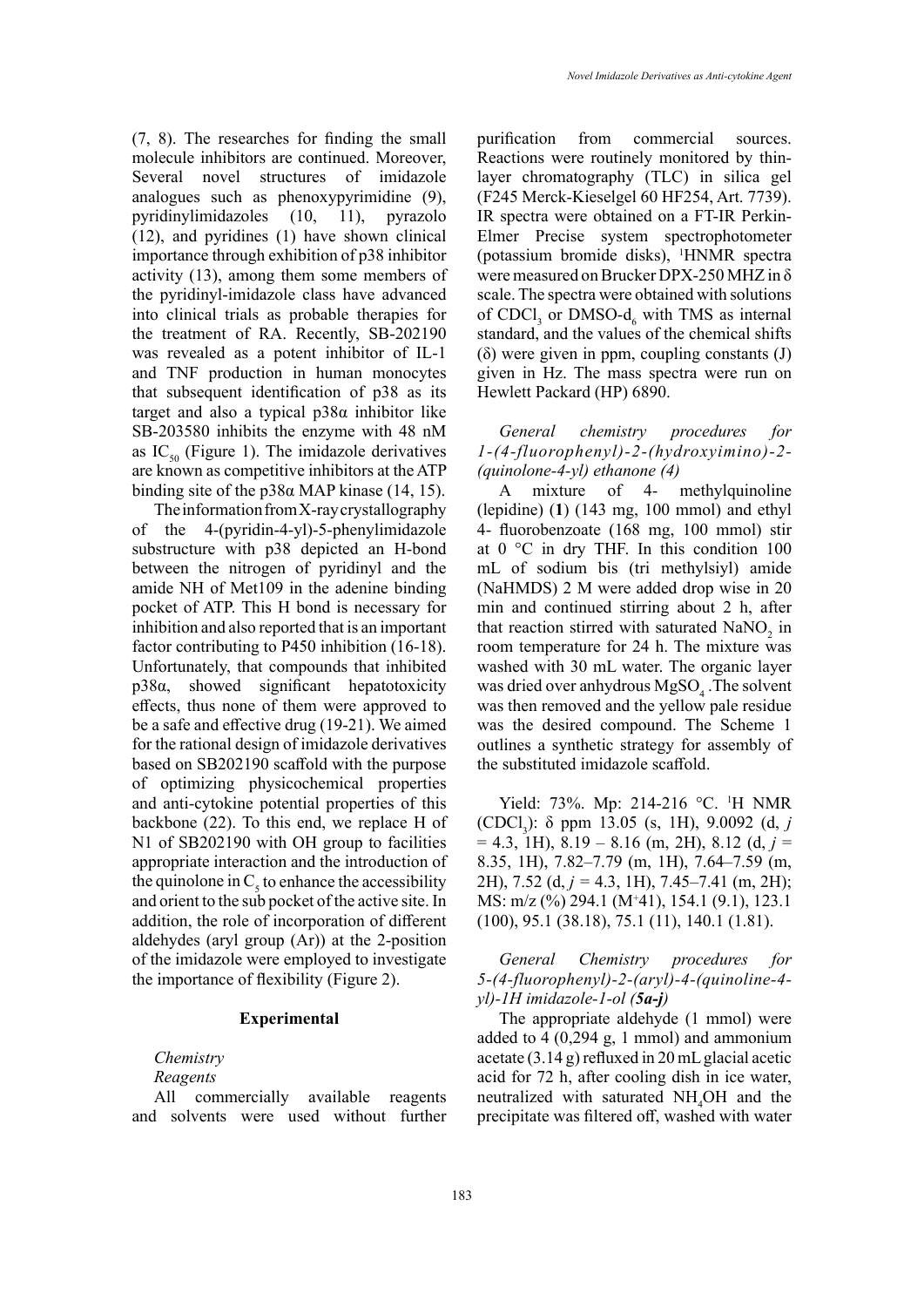

dry THF, NaNO<sub>2</sub>, dry THF; (iii): ArCHO, NH<sub>4</sub>OAc, AcOH glacial. **Scheme 1.** Synthetic pathway of 1-hydroxy-2,4,5-triaryl imidazole **5a-j**. Reagents and conditions (i): NaHMDS,

and was purified by column chromatography on silica diluted with EtOAc/petroleum ether (70:30) then recrystallized from suitable solvent to give the desirable pure products **5a-j**. The data of the pure products has been shown in Table 1.

### *5-(4-fluorophenyl)-2-(4-methoxyphenyl)- 4-(quinoline-4-yl)-1H imidazole-1-ol (5a)*

The titled compound was synthesized by the described procedure from 4-methoxy benzaldehyde (136 mg, 1 mmol) as colorless yellow solid. Yield: 64%. Mp: 240-243 °C. IR (KBr): νcm-1 3419.25 (OH), 2926.31 (C-H aromatic), 1609.60 (C=N imidazole), 1500.05 (C=C aromatic), 1 HNMR (CDCl3): δ ppm 11.80 (s, 1H), 8.78-8.77 (d, *j =* 4.45, 1H), 8.12-8.10 (m, 2H), 7.94-7.92 (d, *j =* 8.75, 1H), 7.68-7.65 (m, 1H), 7.42-7.39 (m, 2H), 7.32- 7.31 (d, *j =* 4.4), 7.14-7.11 (m, 1H), 6.96-6.95 (d, *j =* 8.85, 2H), 6.88-6.86 (d, *j =* 8.7, 2H), 3.86 (s, 3H), MS: m/z (%) 411.4 (M<sup>+</sup> 26.31), 395.4 (100), 380.3 (13.04), 350.3 (8.7), 261.1 (27.17), 154.1 (7.6), 135.1 (26.1), 119.1 (14.13).

## *2-(4-chlorophenyl)-5-(4-fluorophenyl)-4- (quinoline-4-yl)-1H imidazole-1-ol (5b)*

The orange solid product **5b** was prepared in similar described manner using 4 chlorobenzaldehyde (140 mg, 1 mmol), Yield: 71%. Mp: 221-223 °C. <sup>1</sup> H NMR: δ ppm 11.78 (s, 1H), 8.38 (d, *j =* 4.39, 1H), 8.06 (m, 2H), 7.80 (d, *j =* 8.68, 1H), 7.55 (m, 1H), 7.34 (m, 2H), 7.27 (m, 3H), 7.14-7.04 (m, 3H), 6.72 (m, 2H).

### *2-(3-fluorophenyl)-5-(4-fluorophenyl)-4- (quinoline-4-yl)-1H imidazole-1-ol (5c)*

Compound **5c** was prepared by the described procedure using 124 mg (1 mmol) of 3-fluorobenzaldehyde as pale yellow solid, Yield: 58%. Mp: 238-240 °C. IR(KBr): vcm 1 3420.28 (OH), 2476.17 (C-H aromatic), 1612.35 (C=N imidazole), 1587.33 (C=N imidazole), 1517.97 (C=C aromatic), <sup>1</sup>H NMR(DMSO): δ ppm 12.01 (s, 1H), 9.00 (d, *j =* 4.52, 1H), 8.15 (m, 2H), 8.03 (d, *j =* 7.86, 1H), 7.94 (m, 2H), 7.81 (m, 1H), 7.68 (m, 2H), 7.53 (m, 1H), 7.36 (m, 2H), 7.31 (m, 1H), 7.04 (m, 2H), MS: m/z (%) 399.3 (M<sup>+</sup> 86.66), 382.3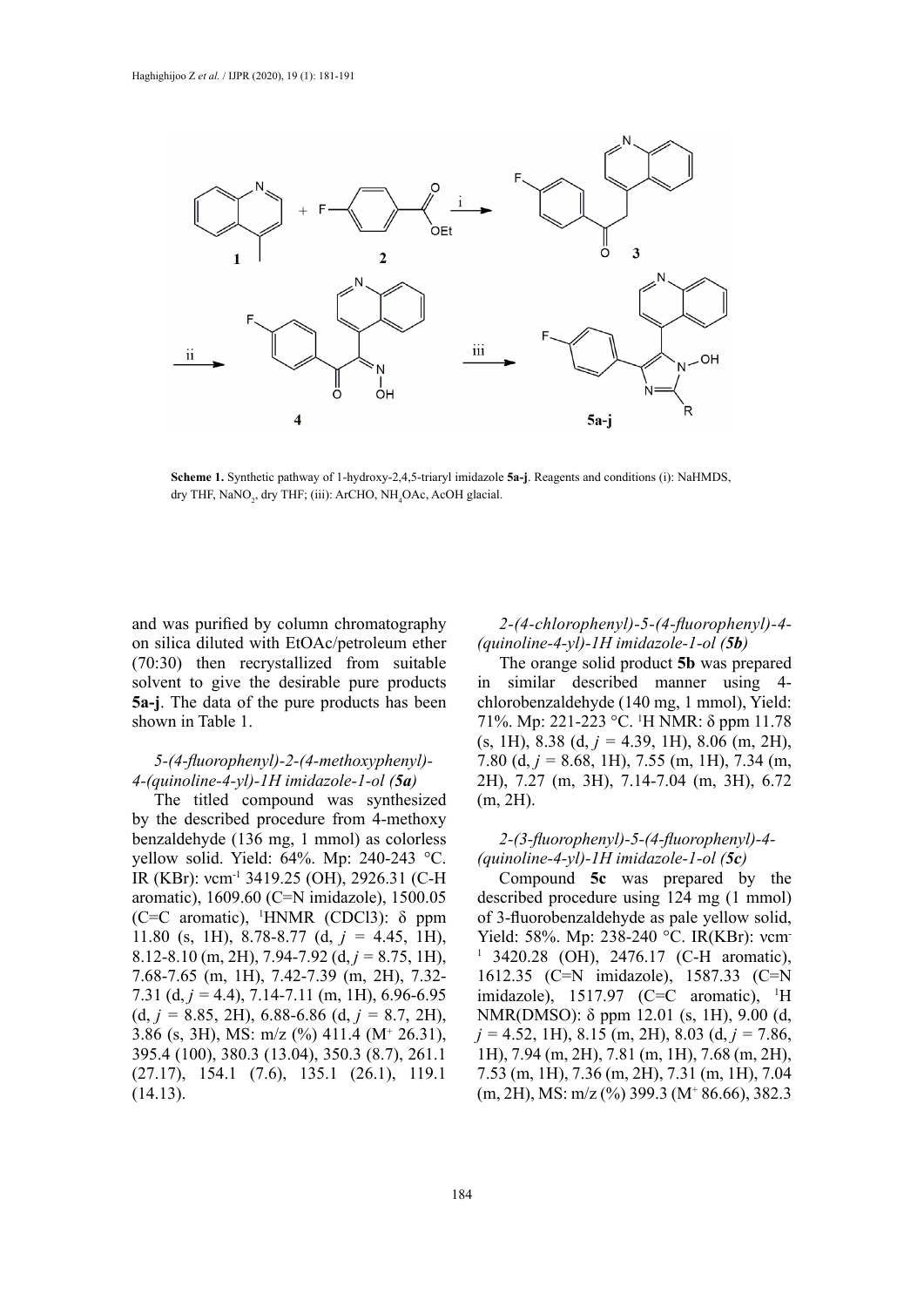| Ar<br>oн       |                                      |                            |                                                      |             |  |  |  |  |  |  |  |
|----------------|--------------------------------------|----------------------------|------------------------------------------------------|-------------|--|--|--|--|--|--|--|
|                | $5a-j$                               |                            |                                                      |             |  |  |  |  |  |  |  |
| Compound       | Ar                                   | $\boldsymbol{\mathrm{MW}}$ | Formula                                              | Yield (%)   |  |  |  |  |  |  |  |
| 5a             | OCH <sub>3</sub>                     | 411.43                     | $\rm{C}_{25}\rm{H}_{18}\rm{FN}_{3}\rm{O}_{2}$        | 64          |  |  |  |  |  |  |  |
| 5 <sub>b</sub> | CI.                                  | 415.85                     | $\rm{C}_{24}\rm{H}_{15}\rm{C}lFN_{3}\rm{O}$          | $71\,$      |  |  |  |  |  |  |  |
| $5\mathrm{c}$  |                                      | 399.35                     | $\rm{C}_{24}\rm{H}_{15}\rm{F}_{2}\rm{N}_{3}\rm{O}$   | 58          |  |  |  |  |  |  |  |
| $5d$           | OCH <sub>3</sub><br>OCH <sub>3</sub> | 441.45                     | $\rm{C}_{26}H_{20}FN_3O_3$                           | 51          |  |  |  |  |  |  |  |
| ${\bf 5e}$     |                                      | 381.4                      | $\rm{C}_{24}\rm{H}_{16}\rm{FN}_{3}\rm{O}$            | $73\,$      |  |  |  |  |  |  |  |
| 5f             |                                      | 387.43                     | $\rm{C}_{22}\rm{H}_{14}\rm{FN}_{3}\rm{OS}$           | $\sqrt{48}$ |  |  |  |  |  |  |  |
| $5g$           | OCH <sub>3</sub><br>ЮH               | 427.43                     | $\rm{C}_{25}\rm{H}_{18}\rm{FN}_{3}\rm{O}_{3}$        | 61          |  |  |  |  |  |  |  |
| $5h$           | Br                                   | 460.3                      | $\rm{C_{24}H_{15}BrFN_{3}O}$                         | 65          |  |  |  |  |  |  |  |
| 5i             | CI                                   | 450.29                     | $\rm{C}_{24}\rm{H}_{14}\rm{Cl}_{2}\rm{FN}_{3}\rm{O}$ | 56          |  |  |  |  |  |  |  |
| $5j$           | ọн<br>OCH <sub>3</sub>               | 427.43                     | $\rm{C}_{25}\rm{H}_{18}\rm{FN}_{3}\rm{O}_{3}$        | 52          |  |  |  |  |  |  |  |

**Table 1.** Structures and physical properties of synthesized compounds (**5a-j**)**. Table 1.** Structures and physical properties of synthesized compounds (**5a-j**)**.**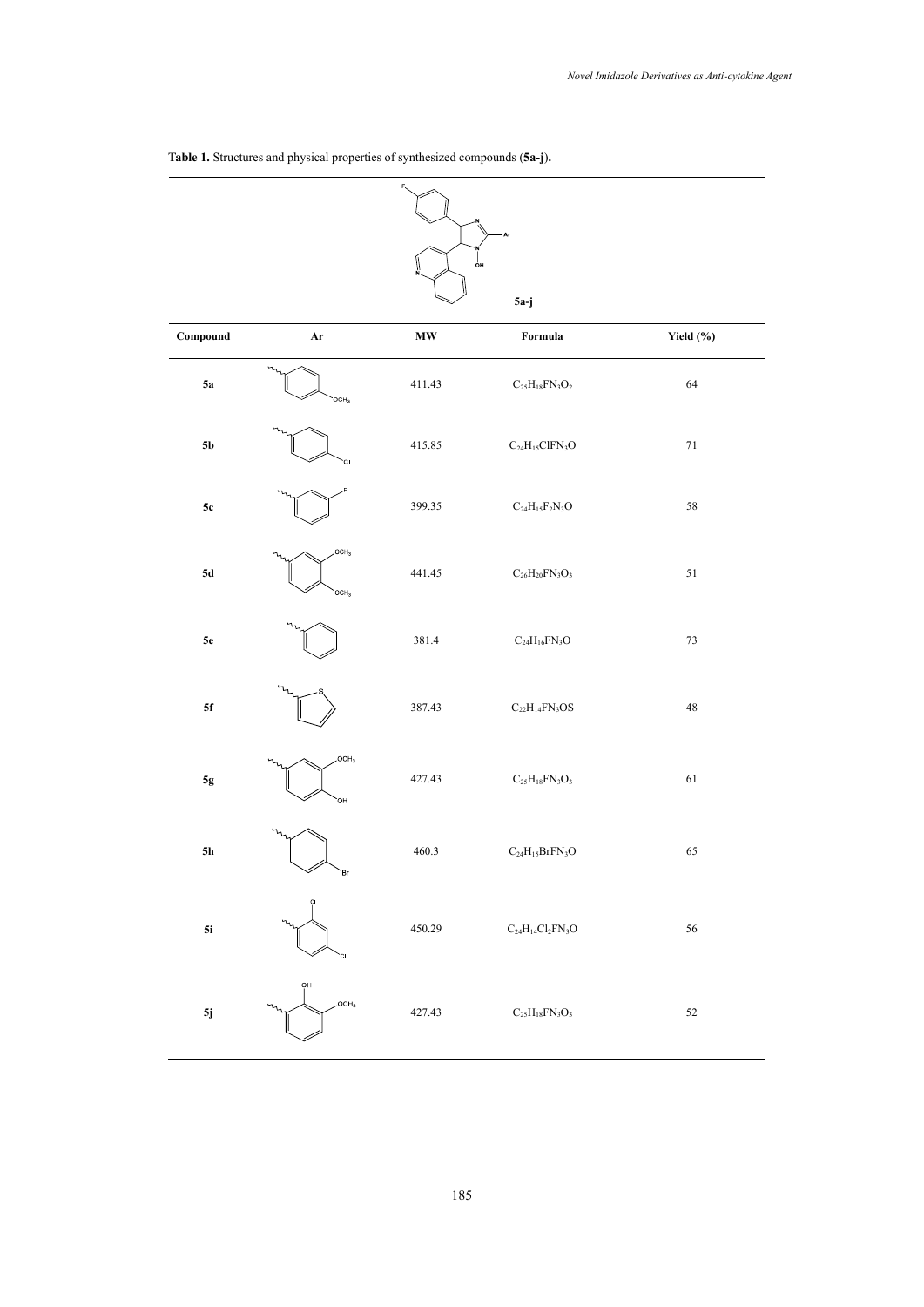(100), 261.1 (55.55), 234.2 (12.62), 107.1 (38.33).

*2-(3,4-dimethoxyphenyl)-5-(4-fluorophenyl)-4-(quinoline-4-yl)-1H imidazole-1-ol (5d)*

Compound 5d was obtained according to the described general procedure using 3,4 dimethoxybenzaldehyde (166 mg, 1 mmol) as orange oily, Yield: 49%. IR(KBr): νcm-1 3394.15 (OH), 2926.70 (C-H aromatic), 1680.84 (C=N imidazole), 1509.66 (C=C aromatic), <sup>1</sup>H NMR (CDCl<sub>3</sub>):  $\delta$ ppm 12.01 (s, 1H), 8.50 (d, *j =* 4.28, 1H), 8.04- 8.02 (m, 2H), 7.84-7.73 (m, 3H), 7.67-7.62 (m, 2H), 7.35 (d, 1H), 7.19-7.10 (m, 2H), 6.91-6.68  $(m, 2H)$ , 3.99 (s, 6H); MS: m/z (%) 441.4 (M<sup>+</sup> 30), 425.4 (100), 408.3 (13.33), 261.1 (17.77), 165.2 (17.77).

### *5-(4-fluorophenyl)-2-phenyl-4-(quinoline-4-yl)-1H imidazole-1-ol (5e)*

The titled compound 5e was synthesized according to the general procedure using benzaldehyde (106 mg, 1 mmol) as pale yellow solid, Yield: 73%. Mp: 212-214 °C. IR(KBr): νcm-1 3063.56 (OH), 2568.39 (C-H aromatic), 1701.77 (C=N quinoline), 1586.68 (C=N imidazole), 1497.79 (C=C aromatic), <sup>1</sup>HNMR (CDCl<sub>3</sub>): δ ppm 12.00 (s, 1H), 8.31-8.29 (m,1H), 8.11-8.09 (m, 2H), 7.90-7.84 (m, 1H), 7.78-7.75 (m, 1H), 7.48-7.43 (m, 2H), 7.39-7.34 (m, 2H), 7.22-7.19 (m,2H), 6.92- 5.87 (m, 2H), 6.66-6.61 (m,2H); MS: *m/z*   $(\%)$  381.4 ([M<sup>+</sup>] 86.66), 364.3 (100), 261.1 (46.66), 234.2 (11), 140.2 (11), 107.1 (12.22), 89.2 (16.60).

## *5-(4-fluorophenyl)-4-(quinoline-4-yl)-2- (thiophen-2-yl)-1H imidazole-1-ol (5f)*

The titled compound 5f was synthesized according to the general procedure using thiophen-2-carbaldehyde (112 mg, 1 mmol) as brown oily, Yield:  $48\%$ . <sup>1</sup>H NMR(CDCl<sub>3</sub>): δ ppm 11.83 (s, 1H), 8.98 (d, *j =* 4.41, 1H), 8.38-8.34 (m, 2H), 8.08-8.02 (m, 1H), 7.80 (s, 1H), 7.54-7.48 (m, 1H), 7.43 (d, *j =* 4.1, 1H), 7.25-7.17 (m, 2H), 7.08 (s, 1H), 7.01-6.94 (m, 1H), 6.61-6.68 (m, 2H).

*5-(4-fluorophenyl)-2-(4-hydroxy-3 methoxyphenyl)-4-(quinoline-4-yl)-1H*  *imidazole-1-ol (5g)*

The yellow solid product 5g was prepared from 4-hydroxy-3-methoxybenzaldehyde (152 mg, 1 mmol) according to the general procedure, Yield: 61%. Mp: 198-200 °C. <sup>1</sup> H NMR (CDCl<sub>3</sub>): δ ppm 11.69 (s, 1H), 9.22 (s, 1H), 8.58 (d, *j =* 4.29, 1H), 7.99-8.03 (m, 2H), 7.81 (d, *j =* 8.63, 1H), 7.54-7.51 (m, 1H), 7.46-7.41 (m, 2H), 7.29 (m, 1H), 7.19-7.15 (m, 2H), 6.84 (m, 1H), 6.77 (m, 2H), 3.94 (s, 3H).

## *2-(4-bromophenyl)-5-(4-fluorophenyl)-4- (quinoline-4-yl)-1H imidazole-1-ol (5h)*

The titled compound 5h was synthesized according to the general procedure from 4-bromobenzaldehyde (184 mg, 1 mmol) as orange solid, Yield: 65%. Mp: 208-210 °C. IR(KBr): νcm-1 3062.99 (OH), 2563.14 (C-H aromatic), 1587.84 (C=N imidazole), 1511.49 (C=C aromatic), <sup>1</sup>H NMR (CDCl<sub>3</sub>):  $\delta$  ppm 11.98 (s, 1H), 8.20 (d, *j =* 3.65, 1H), 8.06-8.04 (m, 2H), 7.75 (d, *j =* 7.95, 1H), 7.53-7.51 (m, 1H), 7.44-7.43 (m, 2H), 7.427-7.40 (m, 1H), 7.30-7.28 (m, 1H), 7.22-7.21 (m, 1H), 6.83 (m, 2H), 6.63 (m, 2H).

## *2-(2,4-dichlorophenyl)-5-(4-flourophenyl)- 4-(quinoline-4-yl)-1H imidazole-1-ol (5i)*

The titled compound 5i was synthesized according to the general procedure using 2,4-dichlorobenzaldehyde (175 mg, 1 mmol) as orange solid, Yield: 56%. Mp: 211-213 °C. <sup>1</sup>H NMR (CDCl<sub>3</sub>): δ ppm 11.98 (s, 1H), 8.95 (d, *j =* 4.27, 1H), 8.22-8.19 (m, 2H), 8.04-7.98 (m, 1H), 7.74-7.68 (m, 1H), 7.49-7.44 (m, 2H), 7.37 (d, *j =* 3.9, 1H), 7.18-7.14 (m, 2H), 6.95-6.93 (m, 2H), 6.88-6.86 (m, 1H).

*5-(4-fluorophenyl)-2-(2-hydroxy-3 methoxyphenyl)-4-(quinoline-4-yl)-1H imidazole-1-ol (5j)*

Compound 5j was obtained according to the described general procedure using 2-hydroxy-3-methoxybenzaldehyde (152 mg, 1 mmol) as orange solid, Yield: 52%. Mp: 235-237 °C. <sup>1</sup>H NMR (CDCl<sub>3</sub>): δ ppm 12.00 (s, 1H), 8.84 (s, 1H), 8.514-8.509 (m, 1H), 8.11-8.14 (m, 2H), 7.98-8.05 (m, 1H), 7.87-7.94 (m, 1H), 7.66-7.73 (m, 2H), 7.57-7.55 (m, 1H), 7.33- 7.39 (m, 2H), 7.17-7.23 (m, 2H), 6-79-6.89  $(m,1H), 3.79(s, 3H).$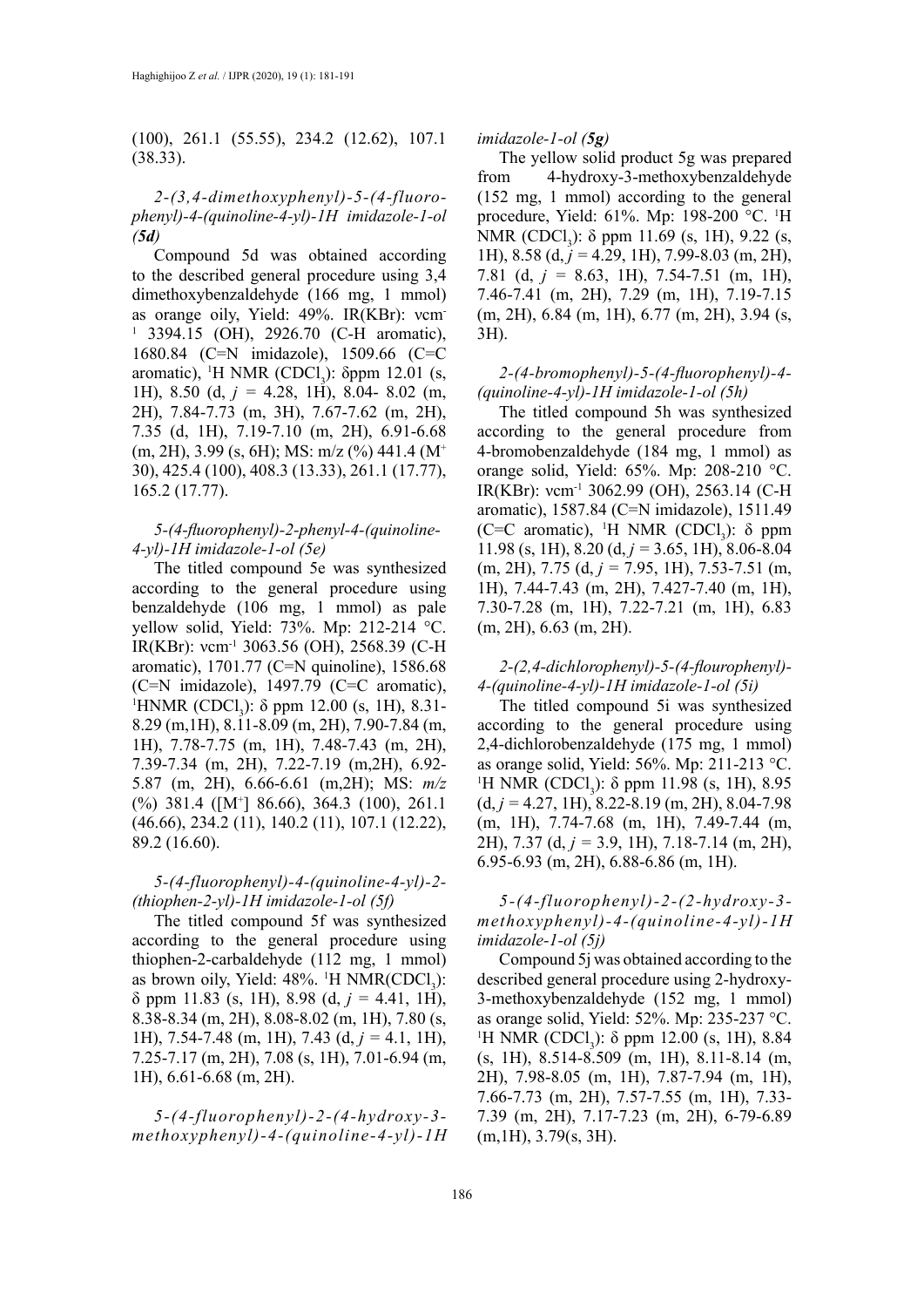| Compound  | Percent Inhibition at 10 µM |  |
|-----------|-----------------------------|--|
| <b>5a</b> | $81.61\% (\pm 2.68)$        |  |
| 5b        | 78.64% $(\pm 2.18)$         |  |
| 5c        | $65.43\% (\pm 5.12)$        |  |
| 5d        | $70.32\% (\pm 2.29)$        |  |
| <b>5e</b> | 32.24% $(\pm 6.21)$         |  |
| 5f        | 28.34% $(\pm 1.85)$         |  |
| 5g        | $82.17\%$ ( $\pm 4.41$ )    |  |
| 5h        | 76.26% (±4.39)              |  |
| 5i        | 76.26% (±4.39)              |  |
| $5j$      | $\rm N.D$                   |  |
| SB202190  | 94.36% (±2.26)              |  |

**Table 2.** The percentage of inhibition of cytokines production of compounds **5a-j**.

## *Determination of IL-1β inhibitory Reagents and method*

RPMI 1640 media, FBS (Fetal Bovine Serum), trypsin, penicillin, and streptomycin were purchased from Biosera (Austria). SB202190 and Ficoll-hypaque were purchased from Sigma (USA). ELISA kit was from Enzo® Life Science International Inc.

Inhibition of IL-1β production in a cellbased assay: Human peripheral blood mononuclear cells (PBMC) in RPMI 1640 medium containing 2.5 mM EDTA, and Ficoll-Hypaque (sigma) were overlaid with the mixture and centrifuged at 1500 rpm for 30 min, after collecting the buffy coat and cell washing, the cells was plated in 96-well plates at a concentration of  $1 \times 106$  cells/mL in assay medium (RPMI medium containing 10% fetal bovine serum) and incubated with test compounds for 30 min and then stimulated by the addition of LPS (1  $\mu$ g/mL) for a total of 6 h at 37 °C, 5%  $CO<sub>2</sub>$ . Following incubation, the culture medium was harvested  $(100 \mu L)$  and stored at -70 °C. IL-1b concentration in the medium, quantified using an enzyme-linked immunosorbent assay (ELISA) kit following the manufacturer's instructions (assay designs). The absorbance in each well was measured with a micro plate reader at 450 nm and corrected at 570 nm. The concentrations of cytokines released were obtained and the percentage of inhibition of cytokines production was calculated as compared to the control conditions and were displayed in Table 2 (23).

### *Molecular docking*

The chemical structures of the desired ligands were created using HyperChem software version 8.0.10 and energetically minimized using MM+ force field. Molecular docking 4 studies of the compounds 5g and SB202190 were performed using PYRX [Wolf LK, Chemical and Engineering News. 2009 87: 31]. Crystal structure of MAP kinase was downloaded from the Protein Data Bank (PDB ID: 1A9U resolution: 2.50Å). Water molecules and cognate ligand were removed from the receptor. The active sites were defined based on the center (box: x: 2.25 y: 15.49 z: 28.18). Docking computations were performed using the Lamarkian genetic algorithm, the docking procedure was conducted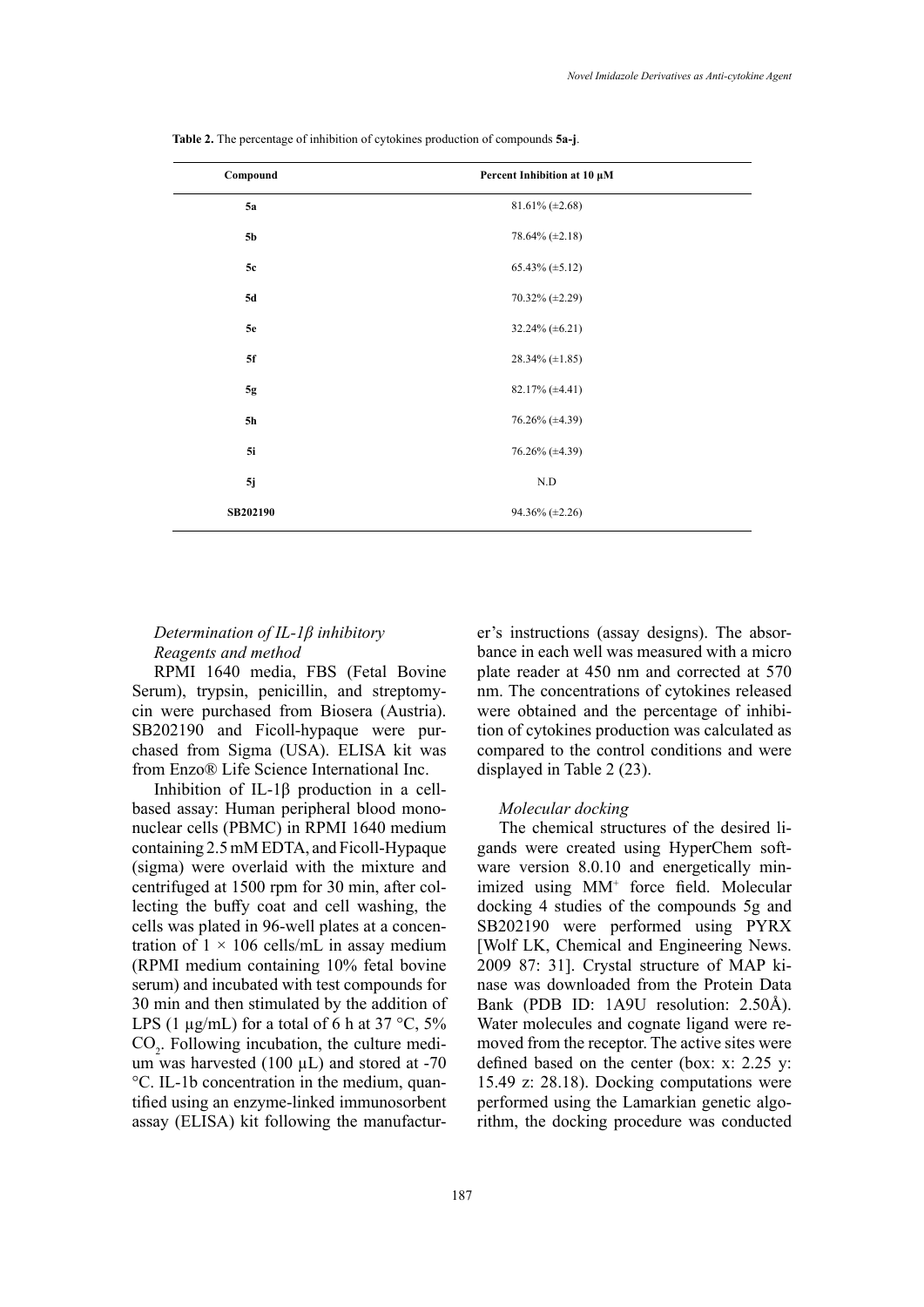according to previous work and the lowest free binding energy with the most favorable docked poses was selected for analyzing enzyme-inhibitor interactions.

## **Results and Discussion**

### *Chemistry*

The synthesis of the compounds concentrated on two coupling reactions, the first connected 4- methylquinoline (lepidine) (1) to a carbonyl core (2) by sodium bis (tri methylsiyl) amide (NaHMDS) gives compound (3) and then in presence of  $NaNO<sub>2</sub>$ aqua solution, oximinoketone (4) formed, while the second coupled were cyclization reaction of 4 with different aromatic aldehyde and ammonium acetate in refluxing acetic acid to give imidazole derived product 5a-j.; The spectral data of synthesized compounds were



**Figure 3.** Crystal structure of p38α complexed with H bonds between Val30, Asp150, Ser154, Arg173 and (A) SB202190 and (B) **5g** that show two H bonds with Val30 and Met 109. Figure 3. **Figure 3. Figure 3. Crystal structure of page 2. C** as properties  $\frac{1}{2}$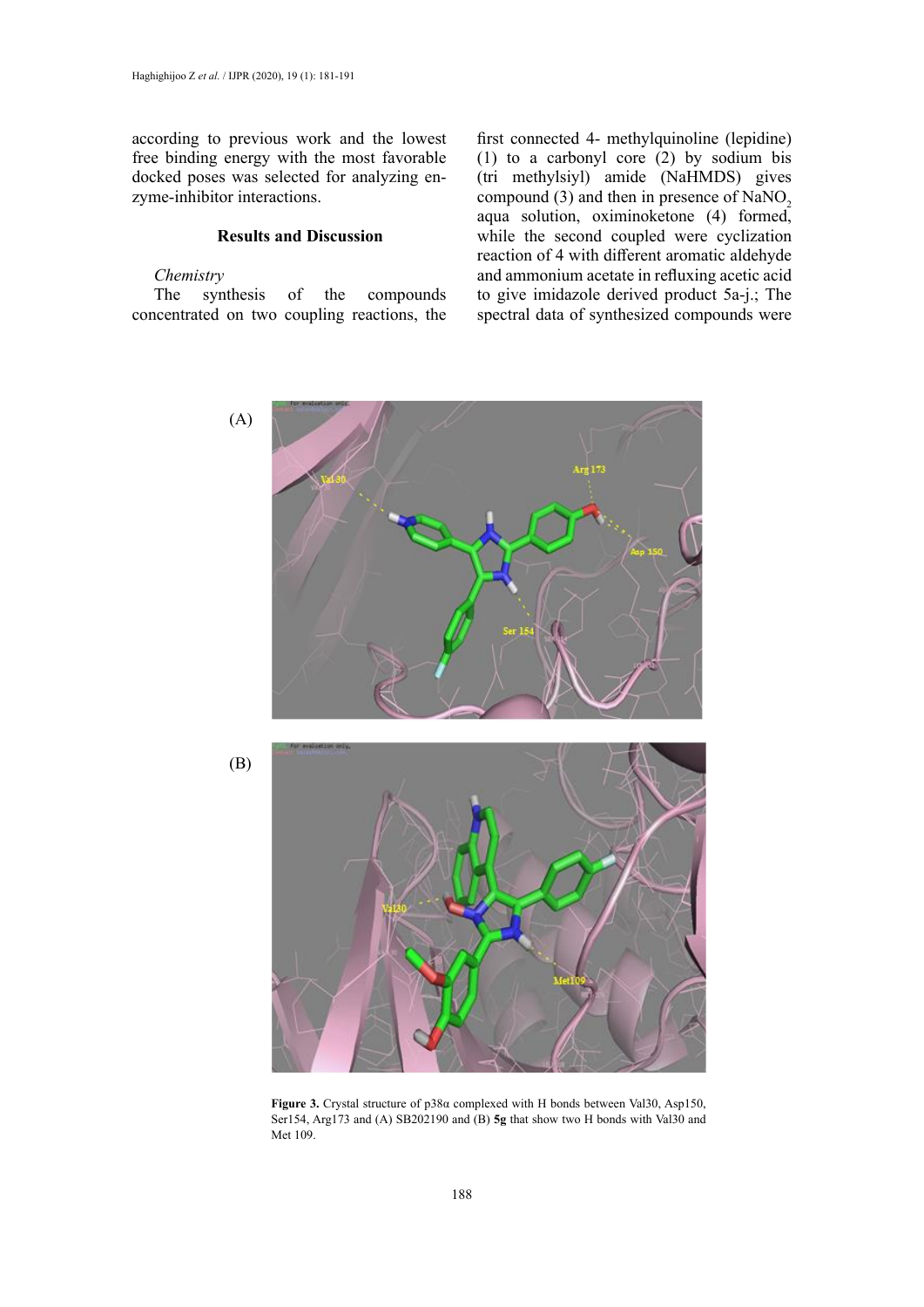| Compound       | <b>Substrate</b>     |                          |                              |                          | <b>Inhibitor</b>         |                          |                      |                       |
|----------------|----------------------|--------------------------|------------------------------|--------------------------|--------------------------|--------------------------|----------------------|-----------------------|
|                | <b>CYP450</b><br>2C9 | <b>CYP450</b><br>2D6     | <b>CYP450</b><br>3A4         | <b>CYP450</b><br>2C9     | <b>CYP450</b><br>2D6     | <b>CYP450</b><br>3A4     | <b>CYP450</b><br>1A2 | <b>CYP450</b><br>2C19 |
| SB202190       | -                    | $\overline{\phantom{a}}$ | $\qquad \qquad \blacksquare$ | $+$                      | $^{+}$                   | $^{+}$                   | $+$                  | $+$                   |
| <b>5a</b>      | -                    | $\overline{\phantom{a}}$ | $^{+}$                       | $\overline{\phantom{a}}$ | $\overline{\phantom{a}}$ | $\overline{\phantom{a}}$ | $^{+}$               |                       |
| 5 <sub>b</sub> |                      | -                        | $\overline{\phantom{a}}$     | $\overline{\phantom{0}}$ | $\overline{\phantom{0}}$ | $\overline{\phantom{a}}$ | $^{+}$               | $+$                   |
| $5g$           |                      | ٠                        | -                            | $^{+}$                   | $\overline{\phantom{a}}$ | $\overline{\phantom{a}}$ | $^{+}$               | $+$                   |

**Table 3.** Metabolism probabilities pathway for synthesized (**5a, b** and **g**) compounds. **Table 3.** Metabolism probabilities pathway for synthesized (**5a, b** and **g**) compounds.

in agreement with the assigned structure (24, 25).

### *Biology*

All Target compounds were evaluated for their ability to inhibit IL-1β release in lipopolysaccharide (LPS) stimulated in PBMC (peripheral blood mononuclear cells), LPS is major constituent of the outer membrane of gram-negative bacteria that induces a systemic inflammation response, and it is a well-studied immunostimulator, particularly, the expression of proinflammatory cytokines such as IL-1β representative results with their percentage for inhibition of IL-1β existing in Table 1, that have been identified exhibiting moderate to excellent inhibition in comparison to SB-202190. The substituted at various position of the pendant phenyl were chosen from potent compounds based on pharmacophore study and recent reports (26). Notably, Compound 5g bearing *para*-hydroxy-*meta*- methoxyphenyl pendant demonstrated the most inhibition percentage of cytokines production equal to 82.17% at concentrations of 10  $\mu$ M. Furthermore the presence of different aryl substituted with electron-donating or electron-withdrawing group on the phenyl ring may result in improved cytokines production inhibitory activity.

In this regard, compounds such as 5a bearing *para*- methoxyphenyl counterpart (81.61% inhibition) and 5b *para*- chlorophenyl derivative (78.64% inhibition) also exhibited significant activity at the concentrations of 10 µM. The obtained results, revealed that the unsubstituted phenyl derivative 5e and thiophene 5f counterparts showed lower activity (32.2 and 28.3% inhibition) in comparison with the substituted moiety on phenyl ring.

### *Molecular docking study*

To rationalize our design and our biological activity assay, docking study was carried out for the most bioactive compounds 5g and SB202190 to elucidate the molecular reasons behind the observed inhibition profile, including which amino acids in the p38α MAP kinase active site would be involved in the anticipated hydrogen bonding interactions. According to the results obtained with the rigid docking approach, SB202190 (Figure 3A) has polar interactions with Val 30, Asp150, Ser154, and Arg173. The docking poses of the novel 5-(4-fluorophenyl)-4-(quinoline-4-yl)-2-(thiophen-2-yl)-1H imidazole-1-ol compound and the p38α MAP kinase ATP binding site is depicted in (Figure 3B). Two important hydrogen bond interactions could be seen between hydrogen bond between NH and Met 109 and also OH and Val 30 of imidazole heterocyclic core. These interactions are analogous to the H-bonding interactions typically seen between the inhibitor and active site residues, while the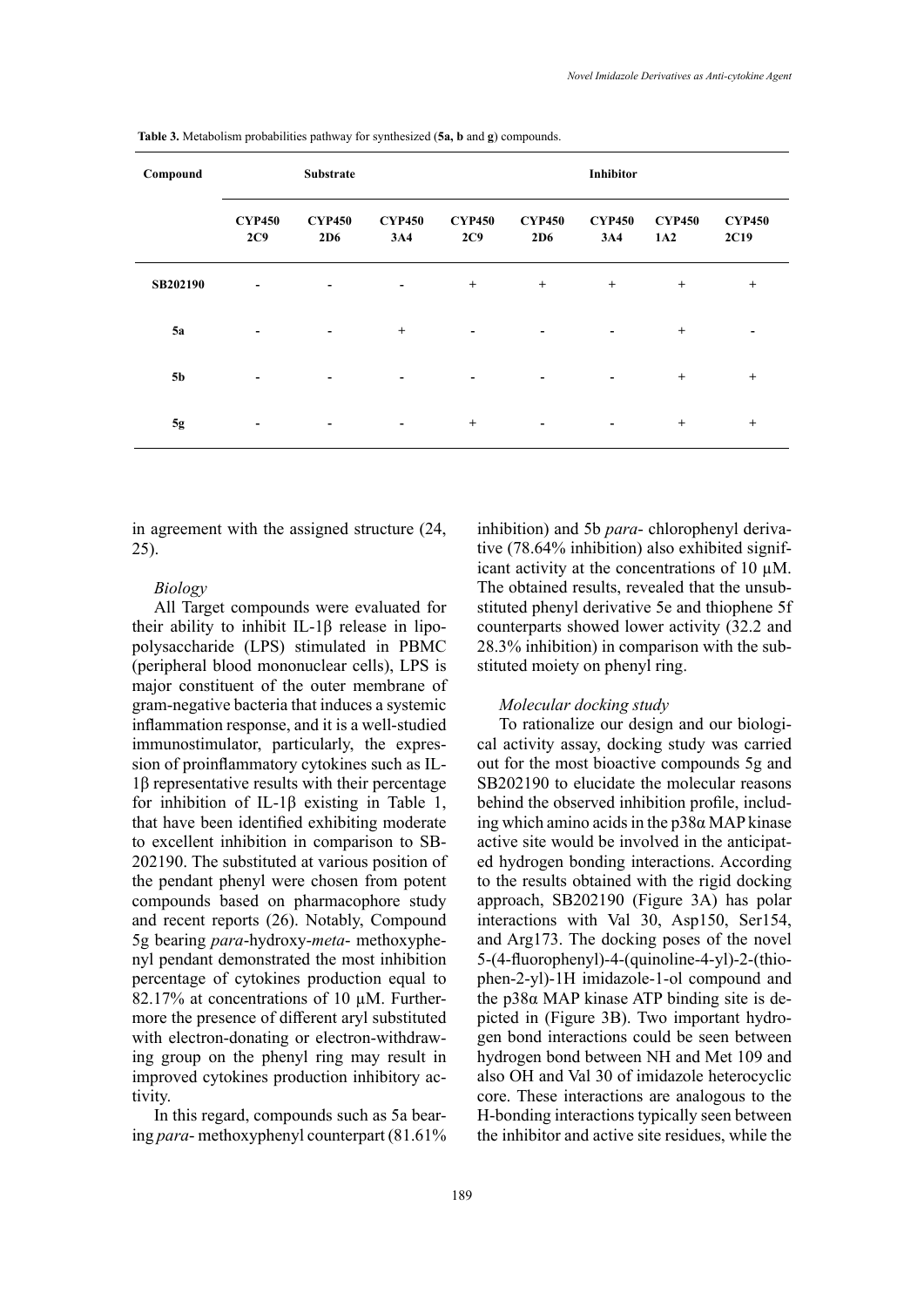target protein conformation studies revealed that the hydrogen-bond interactions with residues (Met109, Glu71, and Asp168) was a key point in inhibitor binding.

## *In-silico metabolism prediction*

Nowadays, numerous approaches have been developed to estimate drug-likeness of bioactive compounds based on topological descriptors of molecular structure or other properties such as molecular weight, water solubility, and cLogP. In this study, the open-source program admetSAR was used to evaluate chemical metabolism properties of the most potent compounds to compare them with SB202190. The admet SAR provides a database including FDA approved and experimental investigated drugs, pesticides, environmental agents, industrial chemicals that can predict absorption, distribution, metabolism, excretion and toxicity profiles (27), here in *in-silico* prediction of CYP450 metabolism are set in Table 3. Interestingly, the designed compounds (5a, b and g) showed less interaction with different CYP450 enzyme isoforms than SB202190. This information may help us to generate a new safer compound in this category.

### **Conclusion**

Here, we have generated a novel molecular framework, 1-hydroxy-2,4,5-triaryl imidazole derivatives by utilizing the chemical lead based approach and concept of pharmacophore of 4-(pyridin-4-yl)-5-phenylimidazole derivatives. Compounds based on this framework have found to be as anti-cytokine and p38α MAP kinase inhibitory action with a convenient approach. The results indicated that the potent analog of this scaffold, 5g bearing para-hydroxy-meta- methoxyphenyl pendant with superior inhibitory action among all compounds could serve as a suitable candidate for further modification as a lead anti cytokine structure.

### **Acknowledgement**

The authors acknowledge the financial support of Shiraz University of Medical Sciences, Vice Chancellor of Research (Grant No. 94-01-12-10507).

#### **References**

- (1) Wrobleski ST, Lin S, Hynes J, Wu H, Pitt S, Shen DR, Zhang R, Gillooly KM, Shuster DJ and McIntyre KW*.* Synthesis and SAR of new pyrrolo [2, 1-f][1, 2, 4] triazines as potent p38α MAP kinase inhibitors. *Bioorg. Med. Chem. Lett*. (2008) 18: 2739-44.
- (2) Khorasanizadeh M, Eskian M, Gelfand EW and Rezaei N. Mitogen-activated protein kinases as therapeutic targets for asthma. *Pharmacol. Ther*. (2017) 174: 112-26.
- (3) Natarajan SR, Wisnoski DD, Singh SB, Stelmach JE, O'Neill EA, Schwartz CD, Thompson CM, Fitzgerald CE, O'Keefe SJ and Kumar S*.* p38MAP kinase inhibitors. Part 1: design and development of a new class of potent and highly selective inhibitors based on 3, 4-dihydropyrido [3, 2-d] pyrimidone scaffold. *Bioorg. Med. Chem. Lett*. (2003) 13: 273-6.
- (4) Cumming JG, McKenzie CL, Bowden SG, Campbell D, Masters DJ, Breed J and Jewsbury PJ*.* Novel, potent and selective anilinoquinazoline and anilinopyrimidine inhibitors of p38 MAP kinase. *Bioorg. Med. Chem. Lett.* (2004) 14: 5389-94.
- (5) Fleischmann RM, Tesser J, Schiff MH, Schechtman J, Burmester GR, Bennett R, Modafferi D, Zhou L, Bell D and Appleton B*.* Safety of extended treatment with anakinra in patients with rheumatoid arthritis. *Ann. Paediatr. Rheumatol*. (2006) 65: 1006-12.
- (6) Abeywardane A, Andersen D, Morwick TM, Snow RJ and Ward YD. Anti-cytokine heterocyclic compounds. Google Patents EP1756065A1 (2011).
- (7) Seerden JPG, Leusink-Ionescu G, Leguijt R, Saccavini C, Gelens E, Dros B, Woudenberg-Vrenken T, Molema G, Kamps JA and Kellogg RM*.* Syntheses and structure–activity relationships for some triazolyl p38α MAPK inhibitors. *Bioorg. Med. Chem. Lett.* (2014) 24: 1352-7.
- (8) Schnöder L, Hao W, Qin Y, Liu S, Tomic I, Liu X, Fassbender K and Liu Y*.* Deficiency of neuronal p38α MAPK attenuates amyloid pathology in Alzheimer disease mouse and cell models through facilitating lysosomal degradation of BACE1. *J. Biol. Chem*. (2016) 291: 2067-79.
- (9) Boehm JC, Bower MJ, Gallagher TF, Kassis S, Johnson SR and Adams JL. Phenoxypyrimidine inhibitors of p38α kinase: synthesis and statistical evaluation of the p38 inhibitory potencies of a series of 1-(piperidin-4-yl)-4-(4-fluorophenyl)-5-(2 phenoxypyrimidin-4-yl) imidazoles. *Bioorg. Med. Chem. Lett.* (2001) 11: 1123-6.
- (10) Adams JL, Boehm JC, Gallagher TF, Kassis S, Webb EF, Hall R, Sorenson M, Garigipati R, Griswold DE and Lee JC*.* Pyrimidinylimidazole inhibitors of p38: cyclic N-1 imidazole substituents enhance